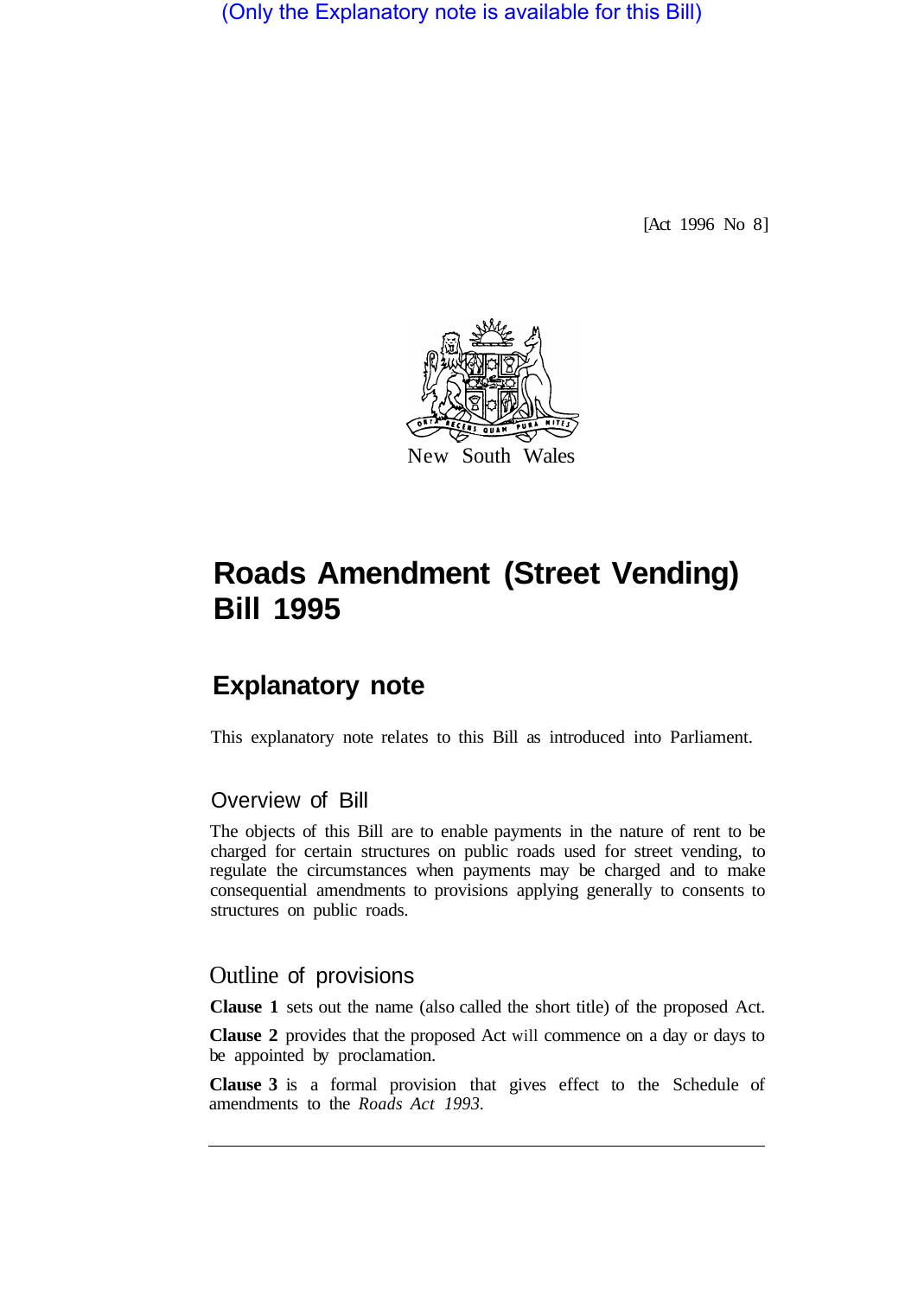Roads Amendment (Street Vending) Bill 1995 [Act 1996 No 8]

Explanatory note

#### **Schedule 1 Amendments**

**Schedule 1** [1] makes it clear that an obstruction of a public road previously authorised by or under the Act or any other Act will give rise to an offence when that authorisation ends.

**Schedule 1 [2]** defines *street vending consent.* 

**Schedule 1 [3]** makes it clear that a consent to the erection of a structure on a public road may permit or prohibit its use for a specified purpose or purposes.

**Schedule 1 [4]** inserts proposed sections 139A–139F.

Proposed section 139A enables a roads authority to permit the use of a structure for the purpose of selling any article or service when it permits its erection in, on or over a public road in a built-up area (a street vending consent). A condition as to payments in the nature of rent may be imposed but the term of the consent must not exceed 7 years.

Proposed section 139B makes it clear that the application of the *Environmental Planning and Assessment Act 1979* is not displaced by the granting of a street vending consent.

Proposed section 139C sets out the circumstances in which a roads authority may revoke a street vending consent.

Proposed section 139D enables a roads authority to extend the term of a street vending consent and also to transfer such a consent and other consents to structures.

Proposed section 139E enables a fresh consent to be granted for the continued erection and use of a structure on a public road if a consent is revoked, expires or lapses for any other reason.

Proposed section 139F requires a roads authority to comply with guidelines relating to street vending issued by the RTA and the Department of Local Government when granting, extending or transferring a street vending consent. It also prevents such a consent from being granted if part of the space occupied by the structure is the subject of a lease from the roads authority.

**Schedule 1 [5]** amends section 140 as a consequence of the insertion of proposed section 139C.

**Schedule 1** [6] and **[7]** make amendments consequent on the provisions enabling the transfer of consents.

Explanatory note page 2